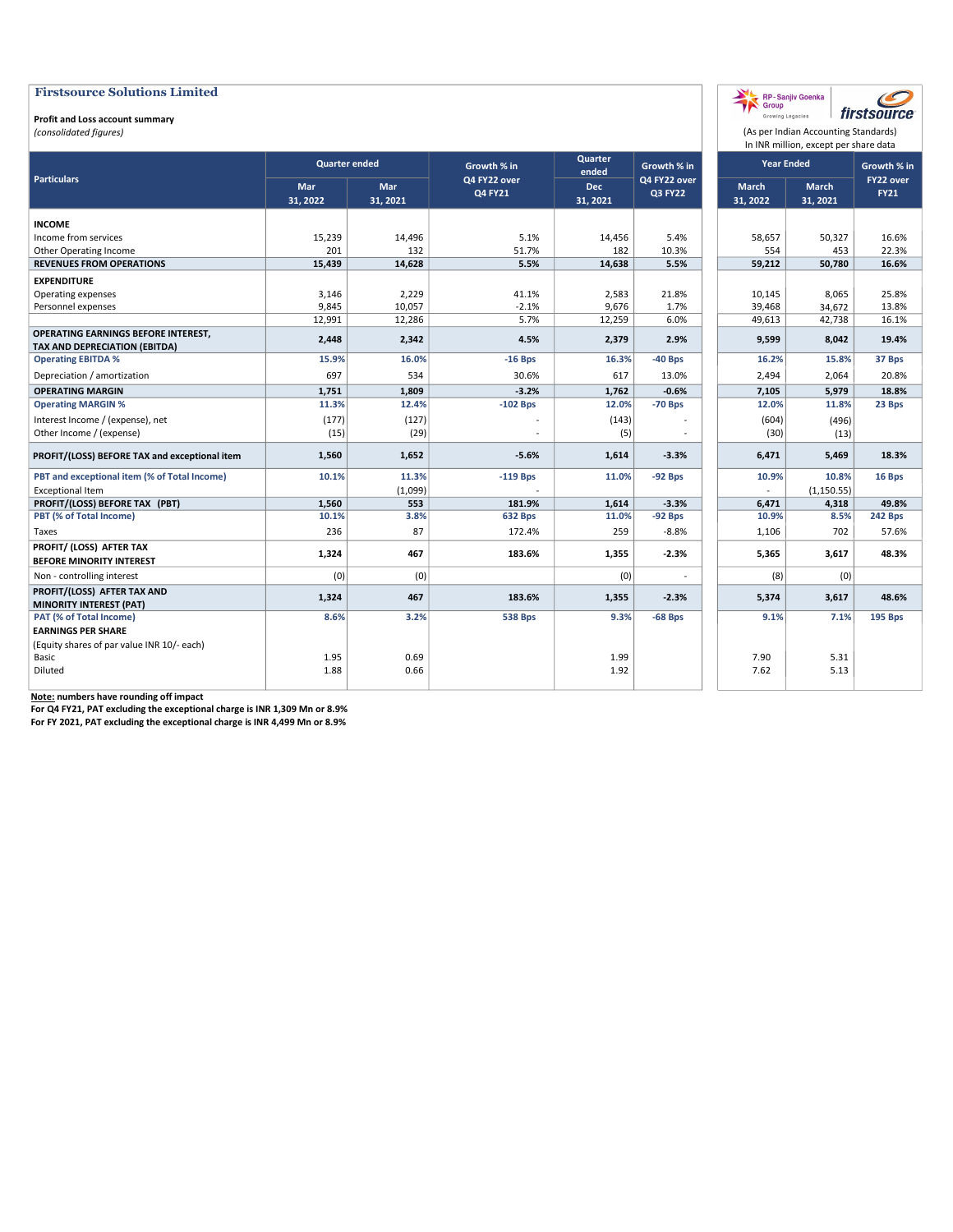# **Balance sheet**<br>(consolidated figures)

| RP-Sanjiv Goenka<br>Group |                    |
|---------------------------|--------------------|
| Growing Legacies          | <i>firstsource</i> |

(As per Indian Accounting Standards)

#### In INR million

 $\mathcal C$ 

|                                                               | As at    |          |
|---------------------------------------------------------------|----------|----------|
| <b>Particulars</b>                                            | Mar      | Mar      |
|                                                               | 31, 2022 | 31, 2021 |
| <b>ASSETS</b>                                                 |          |          |
| <b>Non-Current Assets</b>                                     |          |          |
| <b>Fixed assets</b>                                           | 3,500    | 2,895    |
| Right-of-use assets                                           | 6,758    | 5,133    |
| Goodwill on consolidation                                     | 27,208   | 21,948   |
| Investment in associate accounted for using the equity method | 0        | 0        |
| <b>Financial assets</b>                                       |          |          |
| Investments                                                   | 115      | 117      |
| Other financial assets                                        | 529      | 584      |
| Deferred tax assets                                           | 2,818    | 2,692    |
| Income tax assets (net)                                       | 794      | 822      |
| Other non-current assets                                      | 1,154    | 1,792    |
| <b>Total Non-Current Assets</b>                               | 42,875   | 35,984   |
| <b>Current Assets</b>                                         |          |          |
| <b>Financial assets</b>                                       |          |          |
| Current investments                                           | 1,185    | 826      |
| Trade receivables                                             | 9,605    | 8,431    |
| Cash and cash equivalents                                     | 828      | 1,316    |
| Other balances with bank                                      | 70       | 57       |
| Other financial assets                                        | 536      | 151      |
| Other current assets                                          | 1,986    | 1,532    |
| <b>Total Current Assets</b>                                   | 14,212   | 12,313   |
| <b>TOTAL ASSETS</b>                                           | 57,087   | 48,297   |
| <b>EQUITY AND LIABILITIES</b>                                 |          |          |
| <b>Shareholder's funds</b>                                    |          |          |
| Equity share capital                                          | 6,970    | 6,961    |
| Reserve and surplus                                           | 23,360   | 21,032   |
| Total equity attributable to equity holders of the Company    | 30,329   | 27,993   |
|                                                               |          |          |
| Non - controlling interest                                    | 4        | 5        |
| <b>Non-current liabilities</b>                                |          |          |
| <b>Financial liabilities</b>                                  |          |          |
| Long-term borrowings                                          | 2,733    | 846      |
| Lease liabilities                                             | 6,254    | 4,864    |
| <b>Other Financial Liabilities</b>                            | 1,322    |          |
| Provision for employee benefits                               | 137      | 104      |
| Deferred tax liabilities                                      | 959      | 470      |
| <b>Total Non-current liabilities</b>                          | 11,405   | 6,283    |
| <b>Current liabilities</b>                                    |          |          |
| <b>Financial liabilities</b>                                  |          |          |
| Short-term and other borrowings                               | 7,364    | 5,199    |
| Trade payables                                                | 1,781    | 2,788    |
| Lease liabilities                                             | 1,487    | 1,035    |
| Other financial liabilities                                   | 3,346    | 2,033    |
| Other current liabilities                                     | 838      | 2,137    |
| Provisions for employee benefits                              | 527      | 643      |
| Provision for tax (net)                                       | 6        | 181      |
| <b>Total Current liabilities</b>                              | 15,349   | 14,016   |
| <b>TOTAL LIABILITIES</b>                                      | 57,087   | 48,297   |

Note: numbers have rounding off impact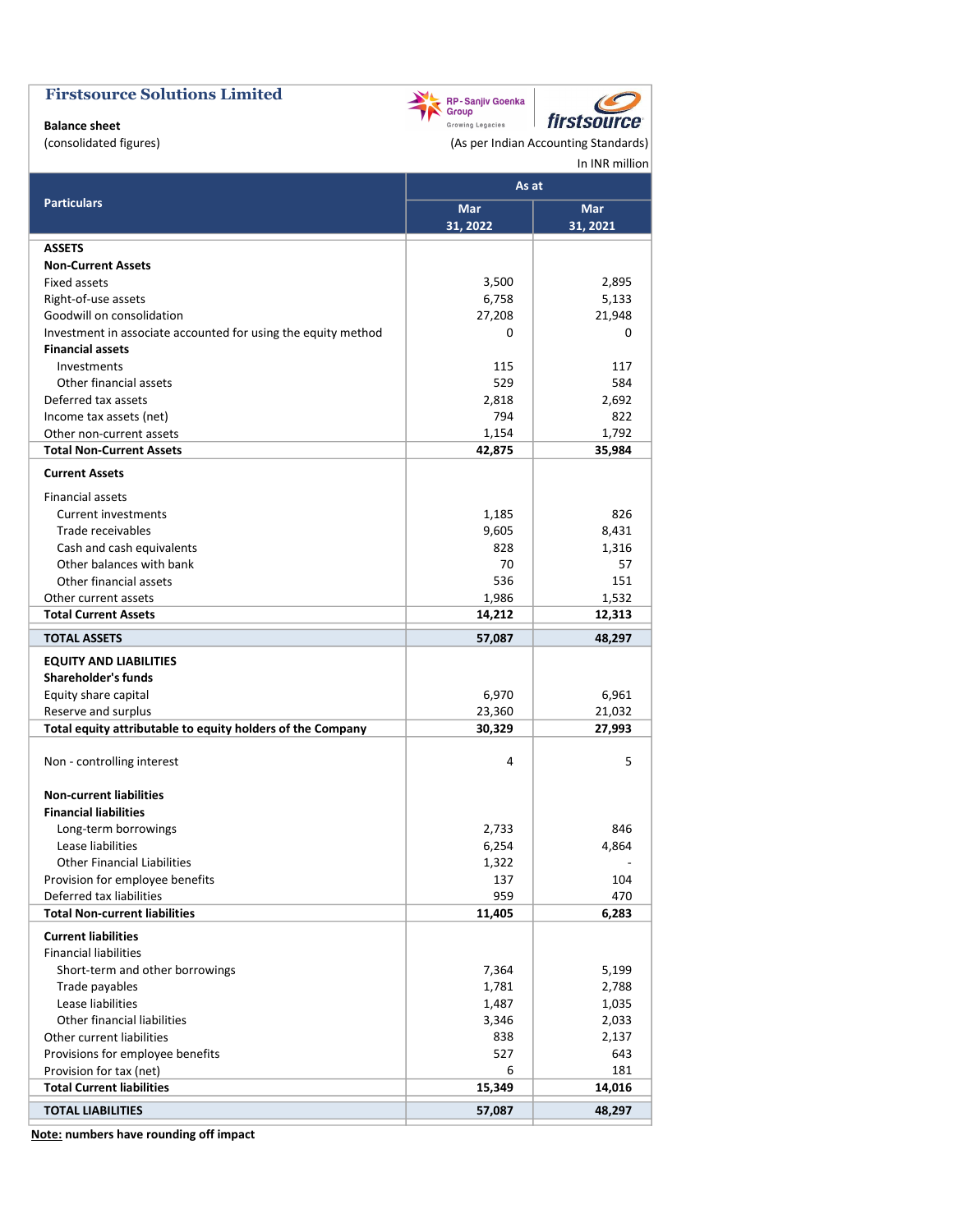### Cash Flow Statement

(consolidated figures)

|                                                                     | <b>Quarter ended</b> | <b>Year ended</b> |
|---------------------------------------------------------------------|----------------------|-------------------|
| <b>Particulars</b>                                                  | Mar 31, 2022         | Mar 31, 2022      |
| <b>Cash Flow from Operating Activities</b>                          |                      |                   |
| <b>Operating Margin</b>                                             | 1,751                | 7,105             |
| Adjustment: Non Cash and Other Income / (Expense)                   | 743                  | 2,760             |
| <b>Operating Cash before Working Capital</b>                        | 2,494                | 9,865             |
| Add: Working Capital Changes                                        | (1, 155)             | (1,884)           |
| Less: Income Taxes Paid                                             | (221)                | (945)             |
| Net cash generated from operating activities (A)                    | 1,119                | 7,036             |
| <b>Cash Flow from Investing Activities</b>                          |                      |                   |
| Capital Expenditure (net)                                           | (264)                | (729)             |
| (Investments)/ Proceeds from Current Investments                    | (677)                | (325)             |
| Payment towards acquisition of business                             |                      | (5,067)           |
| Capital advance refunded                                            | 186                  | 186               |
| Earmarked balances with banks                                       | (13)                 | (13)              |
| Proceeds from redemption of debentures                              |                      | 2                 |
| Net cash used in Investing activities (B)                           | (767)                | (5, 946)          |
| <b>Cash Flow from Financing Activities</b>                          |                      |                   |
| Net increase/ (decrease) in Borrowings                              | 2,189                | 3,905             |
| Purchase of Non-controlling Interest in a subsidiary                |                      | (887)             |
| Net Interest Paid                                                   | (142)                | (580)             |
| Payment of lease liabilities                                        | (357)                | (1, 170)          |
| Purchase of treasury shares                                         | (150)                | (500)             |
| Proceeds from issuance of equity shares and share application money |                      | 37                |
| Dividend paid (net)                                                 | (2, 384)             | (2, 384)          |
| Net cash used in Financing activities (C)                           | (844)                | (1, 580)          |
| Net increase / (decrease) in cash and cash equivalents              | (493)                | (490)             |
| Cash and cash equivalents at the beginning of the period            | 1,343                | 1,316             |
| Earmarked balances with banks                                       | 50                   | 70                |
| Foreign exchange (gain) on translating Cash and cash equivalents    | (2)                  | 2                 |
| <b>Closing Cash and Cash Equivalents</b>                            | 898                  | 898               |
| <b>Cash and Cash Equivalents including Current Investments</b>      | 2,084                | 2,084             |

Note: numbers have rounding off impact





In INR million